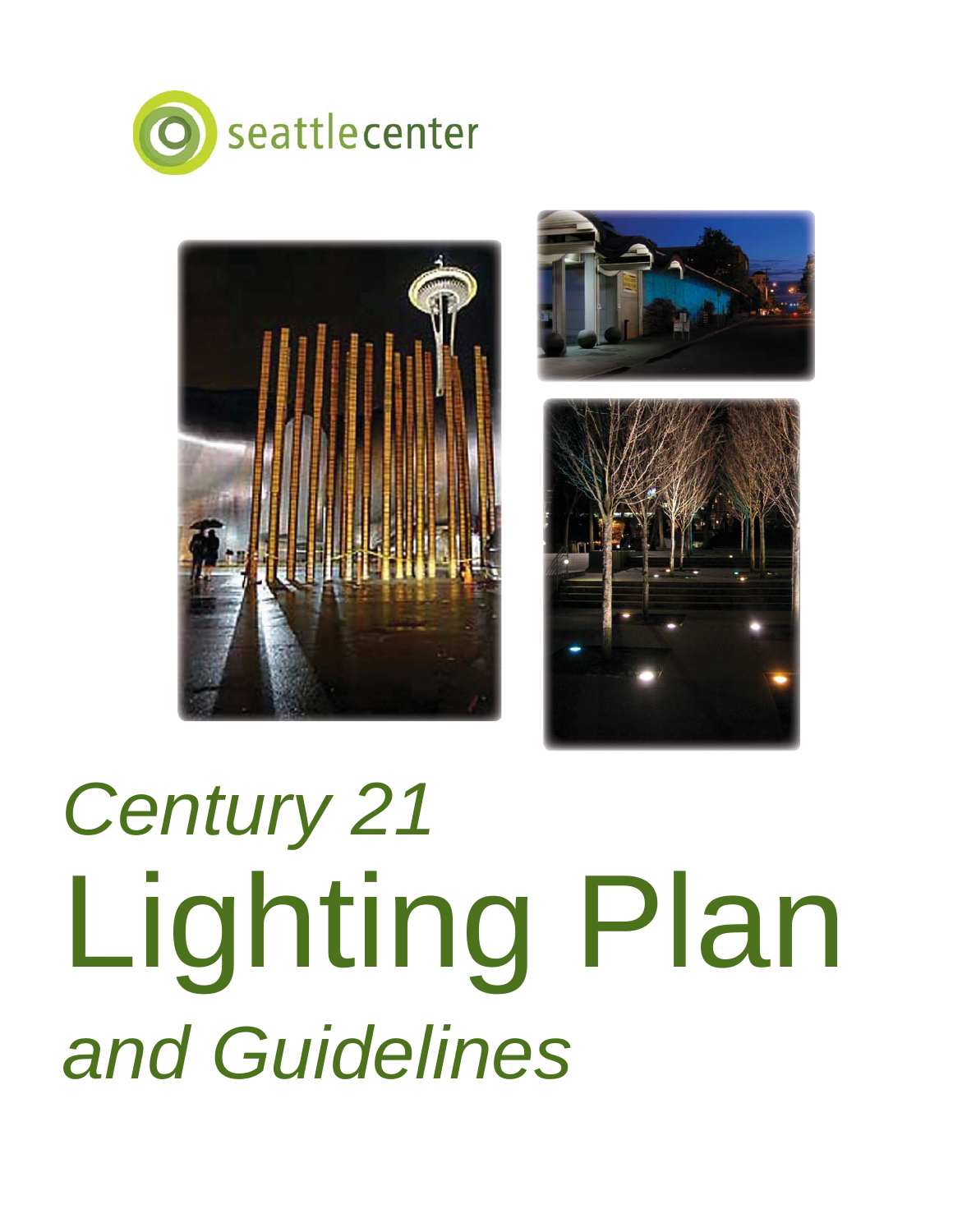## **Introduction**

C eattle Center's Exterior Lighting Master Plan was developed and published by  $\bigcup$  Candela in 2006 to provide a framework for major site lighting upgrades. Four principle objectives were established:

- Wayfinding for pedestrians as they traverse the campus in the evening
- **Safety & Security** to enhance the real and perceived sense of safety after dark
- **Aesthetics** to help make the campus welcoming, inviting, fresh, dramatic and/ or playful
- **Environmentally Sustainable Design** to serve as a demonstration of environmental stewardship and energy efficiency

The Exterior Lighting Master Plan analysis of the campus concludes:

*There are distinct areas within the Seattle Center that naturally divide it into visually and functionally unique settings. These divisions not only determine a visitor's destination, but provide visual cues to wayfi nding and offer excellent opportunities to enhance the experience and create special treasures places. As a way of dividing the entire campus into comprehensible elements, both functional and visual divisions have been made.*

The four functional and visual areas are:

- **Pedestrian Pathways**
- **Campus Entries**
- **Destination Places**
- **Public Art**

Seattle Center has completed a major pedestrian pathway upgrade in 2007 and begun incremental improvements in the other functional and visual areas. We will follow the plan throughout implementation of the Seattle Center Century 21 Master Plan. Sustainable design and environmental stewardship, including concern for glare and night sky pollution, have become a priority for Seattle Center and will be evident in lighting projects going forward.

The complete *2006 Exterior Lighting Master Plan* follows this introductory section. Details of our recent accomplishments are summarized in the pages that follow.

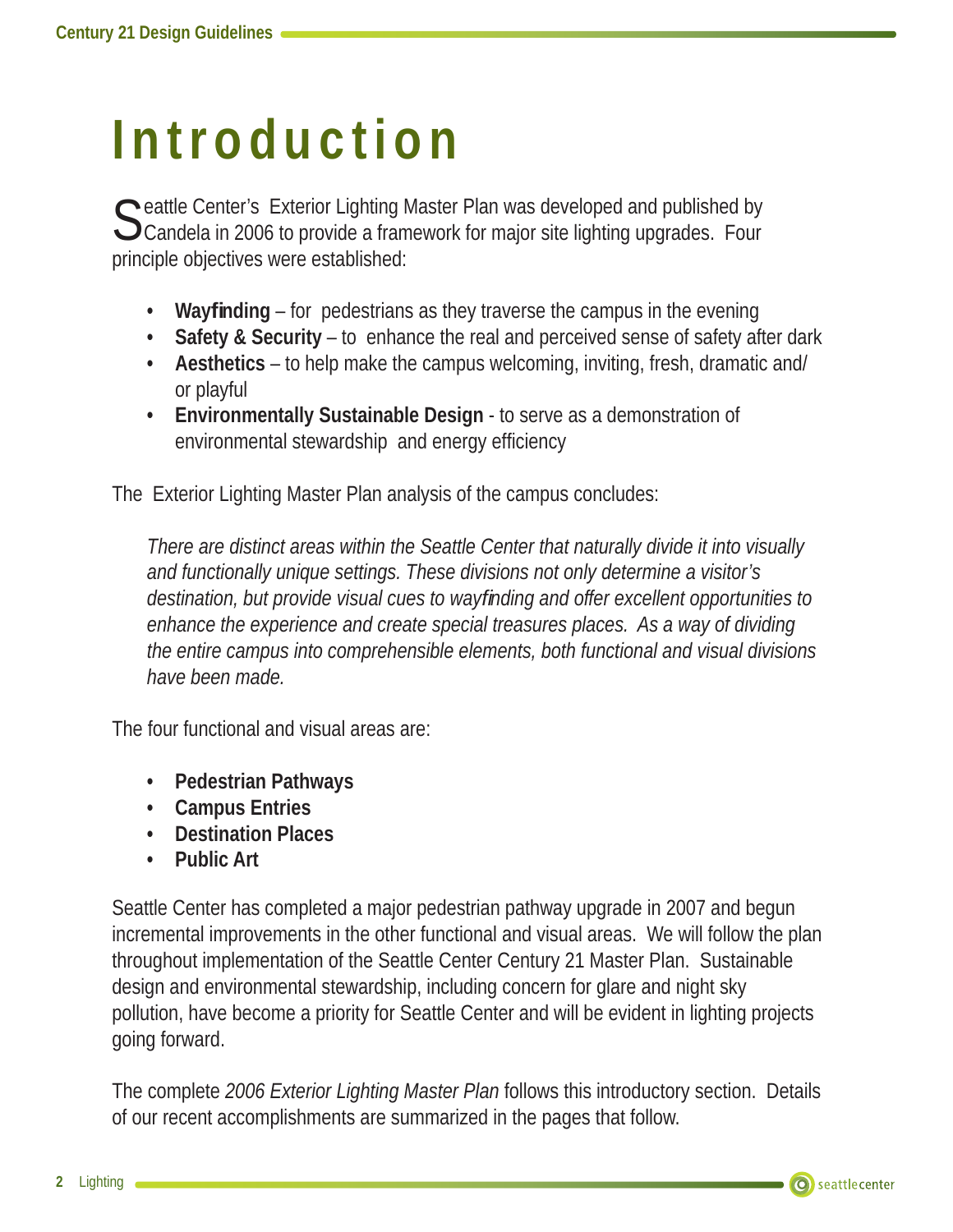#### **Pedestrian Pathways**

Based on this plan, major upgrades were made to the existing pedestrian pathway lighting to provide a more consistent illumination to meet the plan's wayfinding and safety and security goals, and to reduce energy use and realize more sustainable lighting technology. The plan articulates different options for fixture placement to create improved pathway lighting. These were implemented on the campus and have served as the site standard for the early implementation Century 21 Master Plan projects, namely the Broad St. Green restoration and Theater Commons.

The pathway lighting standard will continue to inform the new important pedestrian pathways through the Campus envisioned in the Century 21 Master Plan, including August Wilson Way, a major east-west corridor from the Uptown Urban Center to the Bill and Melinda Gates Foundation, and the north-south path from McCaw Hall, through Center House, to Pacific Science Center.

Seattle Center is working with City Light on a number of energy efficient lighting initiatives in our campus facilities and is eager to work with them on new LED pedestrian light fixtures that are proposed for our perimeter streets. Implementation of new LED lighting may eventually extend to our campus garages in the ongoing Citywide effort to conserve energy.

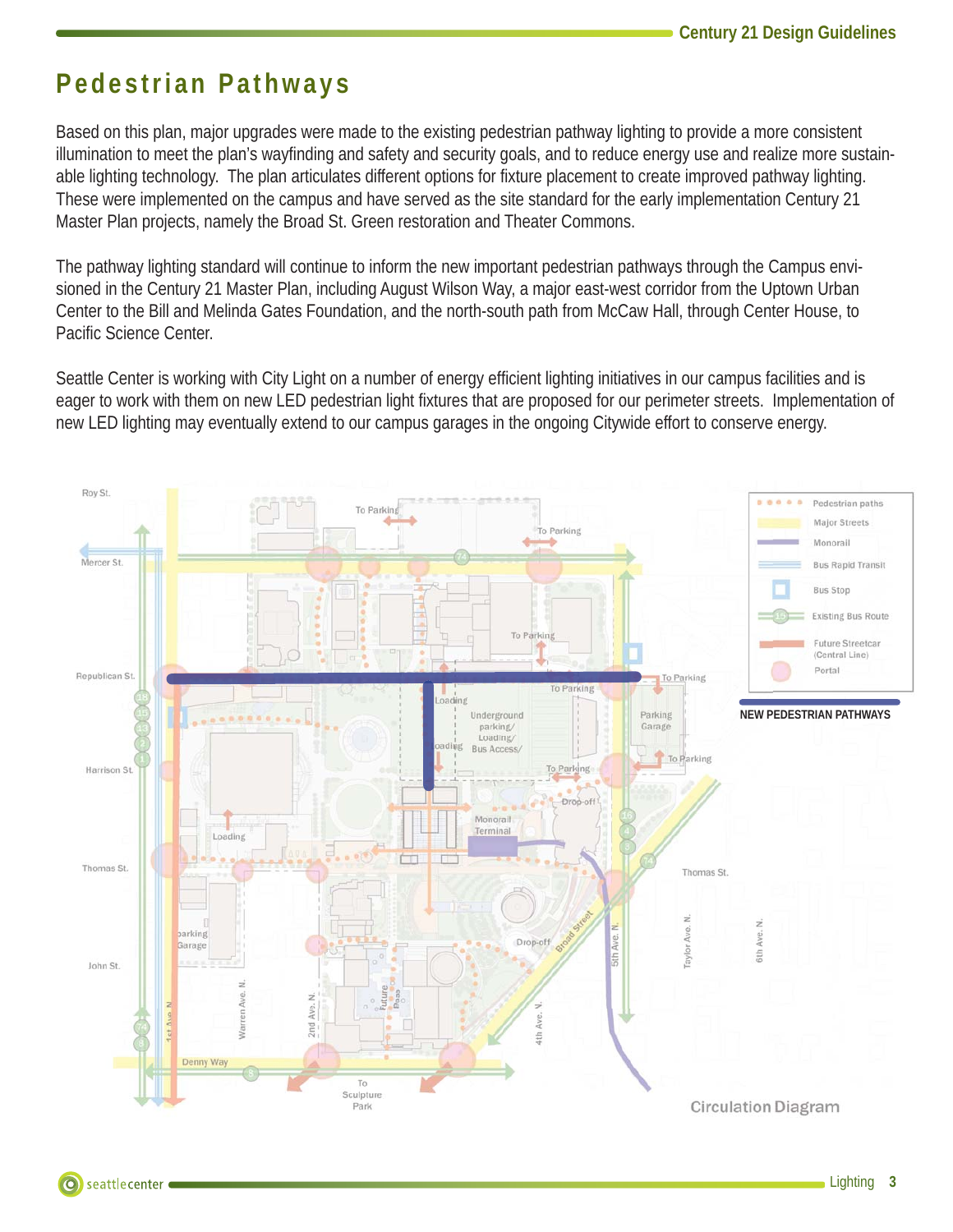### **Campus Entries**

The Century 21 Master Plan reinforces the importance of Seattle Center's entries. The emphasis on a porous campus perimeter and extending the reach of the campus entries to include neighborhood connections also creates opportunities for lighting to play a significant role in the aesthetics at the perimeter of the campus.

Examples of early implementation project elements that demonstrate this goal include the recessed blue LED lighting along the Broad St Green seat wall and the warm theatrical lighting at the Theater Commons entrance.



The arrival experience to Seattle Center's campus often begins at the parking garages adjacent to the campus. Lighting plays an important role in welcoming and establishing a sense of arrival to a unique place at the 5th Ave N Garage Plaza.



Image Courtesy NBBJ Architects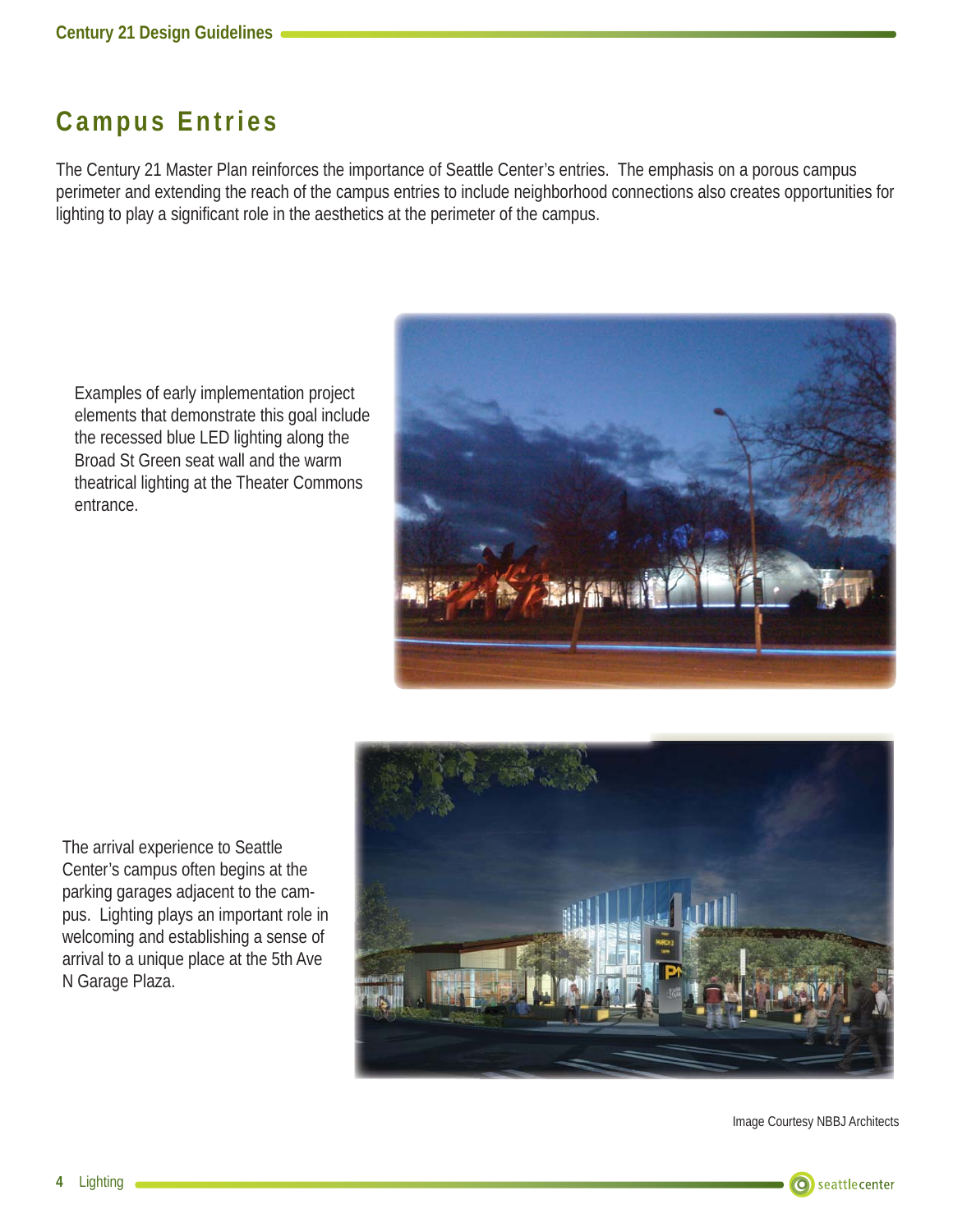Implementation of the Century 21 Master Plan will put new emphasis on many of the existing campus entries including those at both the east and west ends of August Wilson Way and the 5th Ave N entrances at Harrison St. and Thomas St. Lighting will be an important visual element to reinforce the goals of the Master Plan at these entries and campus edges.

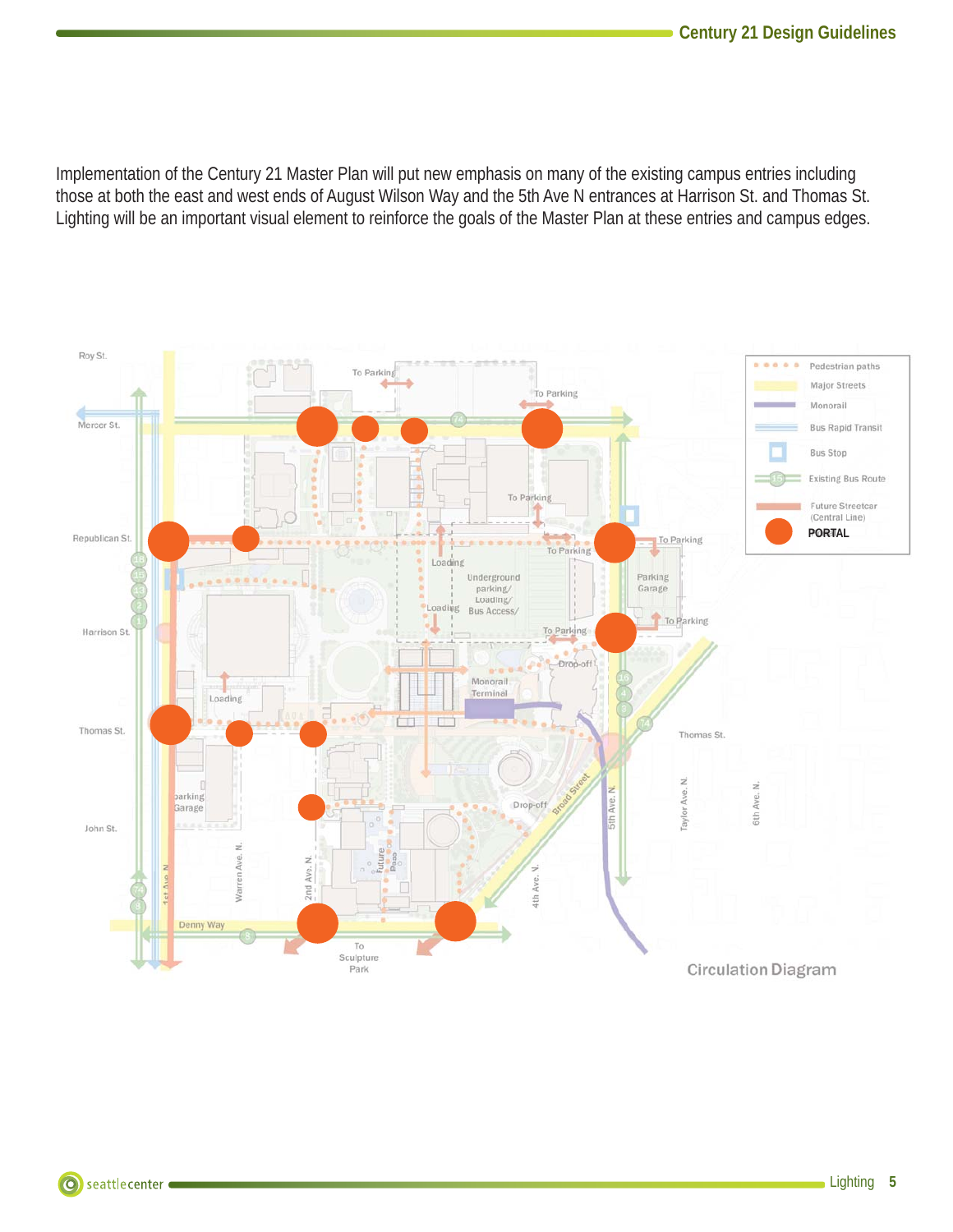#### **Destination Places and Public Art**

Seattle Center is rich in unique architectural expressions and public art. Many of these elements have existing lighting, but new innovations in lighting technology and energy efficiency offer opportunities to refresh building facades and showcase public art.

The historic north entrance of the Center House was transformed in 2006 by implementing new lighting technology.

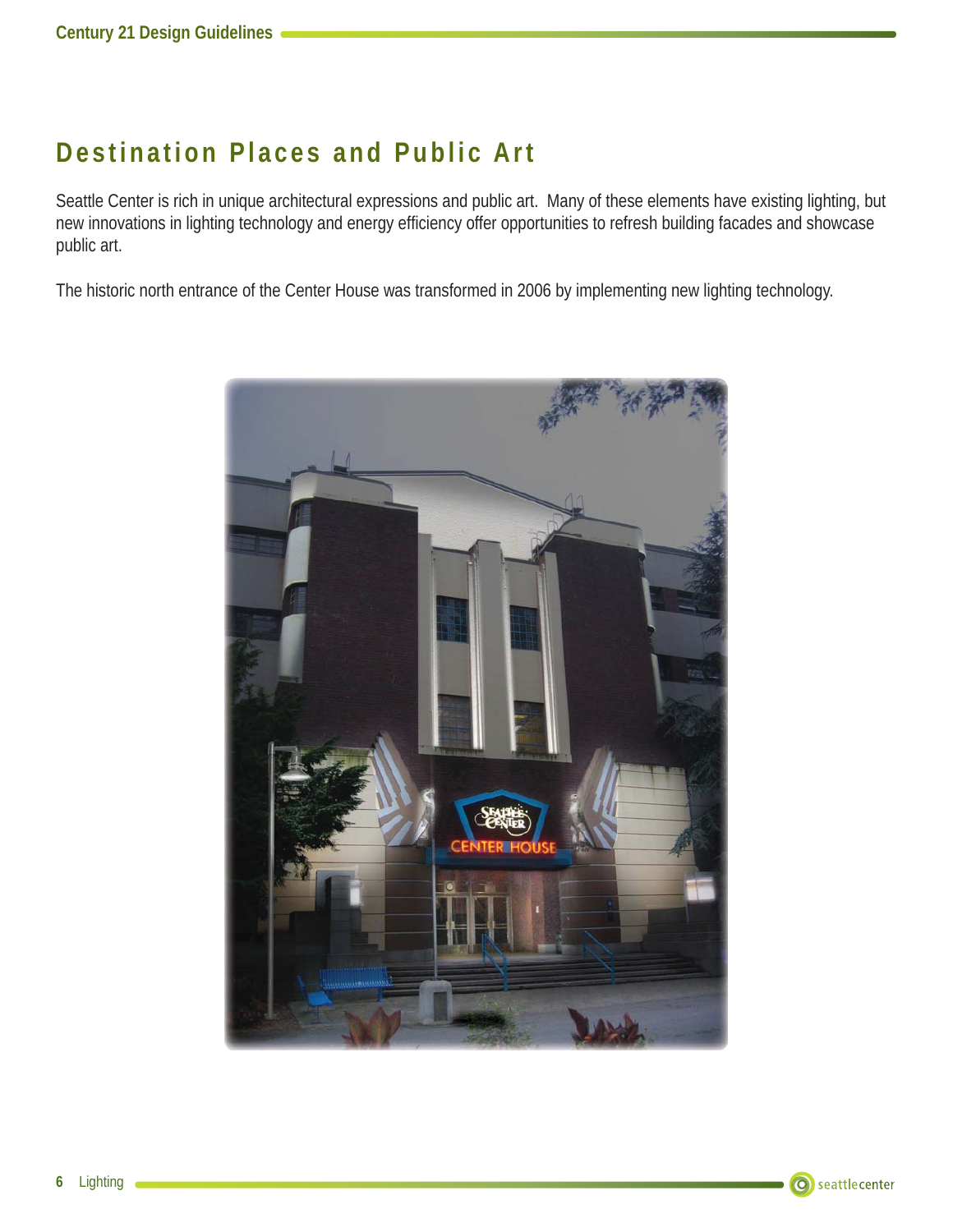New lighting was installed at the DuPen Fountain summer 2008, and a project with City Light is underway to create new energy efficient lighting for Paul Horiuchi's *Seattle Mural*.





An excellent example of both destination place and public art lighting is the new skatepark completed in 2009. The public art along Thomas St., illuminated by recessed LED strips, enlivens both the street and the park and serves both safety and wayfinding functions.